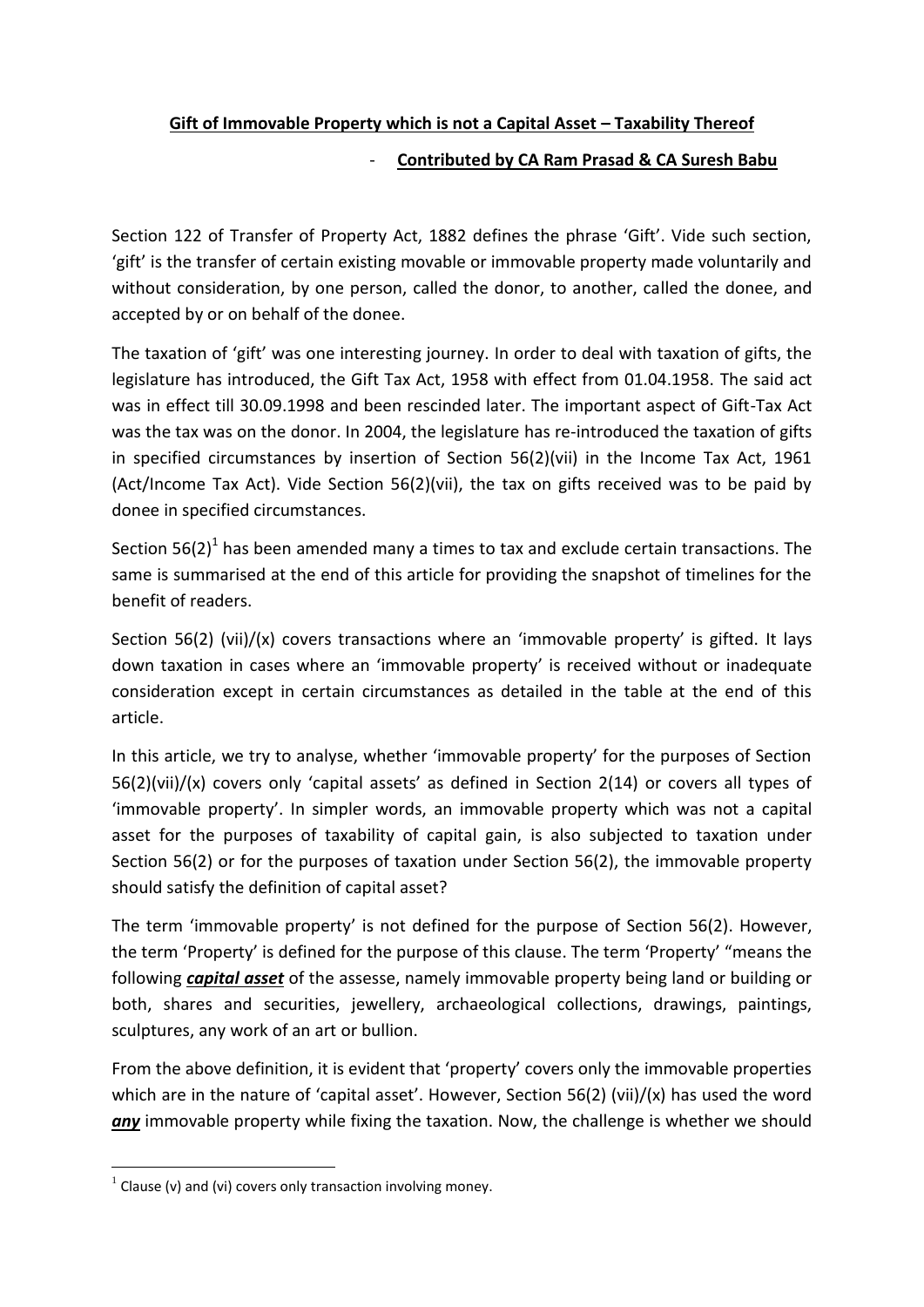interpret the phrase 'any' in light of 'capital asset' or 'any' in its normal meaning. If we adopt the former, only such immovable properties which are in nature of capital assets are covered under the ambit of Section 56(2). If we adopt the latter, any kind of immovable property is covered and there is no necessity to go and examine whether such immovable property would fit under the definition of capital asset.

In our view, the latter is more accurate keeping the intent of the legislature in the background. That is to say, the immovable property which is trying to be taxed under Section 56(2) need not be a capital asset, despite of the fact that the phrase 'property' uses the phrase 'capital asset'.

However, it can be argued that the phrase 'capital asset' has been defined vide Section 2(14) is not only for the purposes of capital gains and for the entire purposes of the Act and hence the immovable property which is not in nature of capital asset is not taxable under Section 56(2). However, such a view narrows the ambit of Section 56(2) and expanding the exclusion list provided in said section. If that was the intention of the legislature, the exclusions provided in Section 56(2) should have specifically mentioned that only capital assets are covered and all other are excluded. Nothing of such sort, in our view all the immovable properties, whether or not capital assets, are subjected to tax under Section 56(2).

Further, Section 49(4) which provides for cost of acquisition of capital asset being a *property,* the value of which has been subject to tax inter-alia under Section 56(2)(vii)/(x) shall be the value which has been considered for taxing income under those clauses. Here also the reference is only to property and not immovable property. Hence, to tax income under above clauses as far as immovable property is concerned it need not be a capital asset.

Further, Section 2(1A) excludes from the scope of 'agricultural income' any gains on transfer of urban agricultural land. So, gains from rural agriculture land is an agriculture income as result exempt from tax by virtue of provisions of Section 10(1). But the same benefit was not extended to the person who receives rural agricultural land at a bargained price and be taxable under 56(2)(vii)/(x). Hence, we conclude that ambit of Section 56(2) is wider and cannot be restricted by any means expect as specified under the Act.

We also wish to bring to your kind attention that the subject issue was discussed by Honourable ITAT, Jaipur<sup>2</sup> recently. The question of receipt of agricultural land which is not 'capital asset' as per Section 2(14) is subject to provisions of Section 56(2)(vii) is raised before the Honourable Tribunal. The Honourable Tribunal held as under:

*On reading of provisions of 56(2)(vii)(b), we find that it refers to any immoveable property and the same is not circumscribed or limited to any particular nature of immoveable property.*

 2 ITO vs Shri Trilok Chand Sain – ITA No. 449/JP/2018- TS-8-ITAT-2019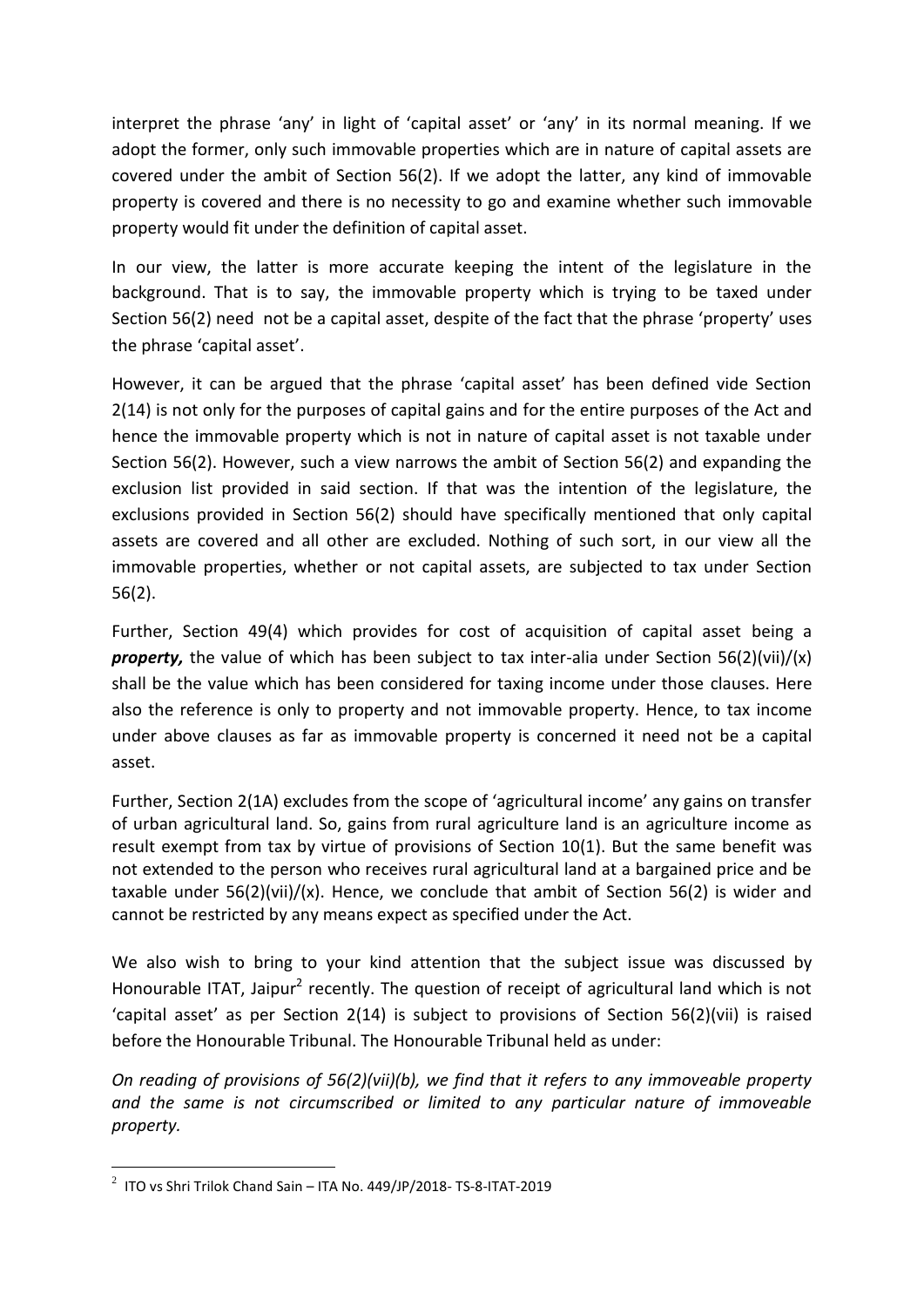*It refers to any immoveable property which by its grammatical meaning would mean all and any property which is immoveable in nature, i.e, attached to or forming part of earth surface.*

*Whether such agriculture land falls in the definition of capital asset u/s 2(14) or whether such agriculture land is stock-in-trade of the assessee, in our considered view, are issues which cannot be read in the definition of "any immoveable property" used in context of Section 56(2)(vii)(b) and are thus not relevant.*

## **(emphasis supplied)**

| <b>Section</b>                                 | <b>Applicability</b>                                                                                                                                                                                               | <b>Taxability</b>                                                                                  | <b>Exclusions</b>                                                                                                                                                                                                                                                                                                                            |
|------------------------------------------------|--------------------------------------------------------------------------------------------------------------------------------------------------------------------------------------------------------------------|----------------------------------------------------------------------------------------------------|----------------------------------------------------------------------------------------------------------------------------------------------------------------------------------------------------------------------------------------------------------------------------------------------------------------------------------------------|
| Sec $56(2)(v)$<br>$[01/09/04$ to<br>31/03/06]  | Any sum of money received<br>without consideration<br>bv<br>Individual or HUF of more<br>than Rs. 25,000/-                                                                                                         | Whole<br>of<br>such<br>sum                                                                         | from<br>Relatives/<br>Sum<br>received<br>By<br>will/Inheritance/ On Contemplation of<br>Death of Payer/on occasion of marriage of<br>individual/from Local Authority/ Fund or<br>Foundation referred to in Sec 10(23C)/<br>Trust or institution registered U/S 12AA                                                                          |
| Sec 56(2)(vi)<br>$[01/04/06$ to<br>30/09/09]   | Any sum of money received<br>without consideration<br>by<br>Individual or HUF of more<br>than in aggregate of Rs.<br>$50,000/-$                                                                                    | Whole<br>$\mathsf{of}$<br>such<br>sum                                                              | Sum<br>received<br>from<br>Relatives/<br>By<br>will/Inheritance/ On Contemplation of<br>Death of Payer/on occasion of marriage of<br>individual/from Local Authority/ Fund or<br>Foundation referred to in Sec 10(23C)/<br>Trust or institution registered U/S 12AA                                                                          |
| Sec 56(2)(vii)<br>$[01/10/09]$ to<br>31/03/17] | Any sum of money received<br>without consideration<br>by<br>Individual or HUF of more<br>than in aggregate exceeding<br>Rs 50,000/-                                                                                | Whole<br>of<br>such<br>sum                                                                         | Sum/Property received from Relatives/ By<br>will/Inheritance/ On Contemplation of<br>Death of Payer/on occasion of marriage of<br>individual/from Local Authority/ Fund or<br>Foundation referred to in Sec 10(23C)/<br>Trust or institution registered U/S 12AA/<br>Transactions not regarded as transfer U/S<br>47(vicb) or (vid) or (vii) |
|                                                | immovable<br>Any<br>property<br>received by Individual or<br>HUF without consideration<br>or inadequate consideration<br>with reference to Stamp<br>Value<br>assessed<br>or<br>Duty<br>assessable more than of Rs. | Without<br>consideration-<br><b>Stamp Duty Value</b><br>Inadequate<br>Consideration-<br>Difference |                                                                                                                                                                                                                                                                                                                                              |

## **Summary of changes in Section 56 from 01.09.04 to till date**